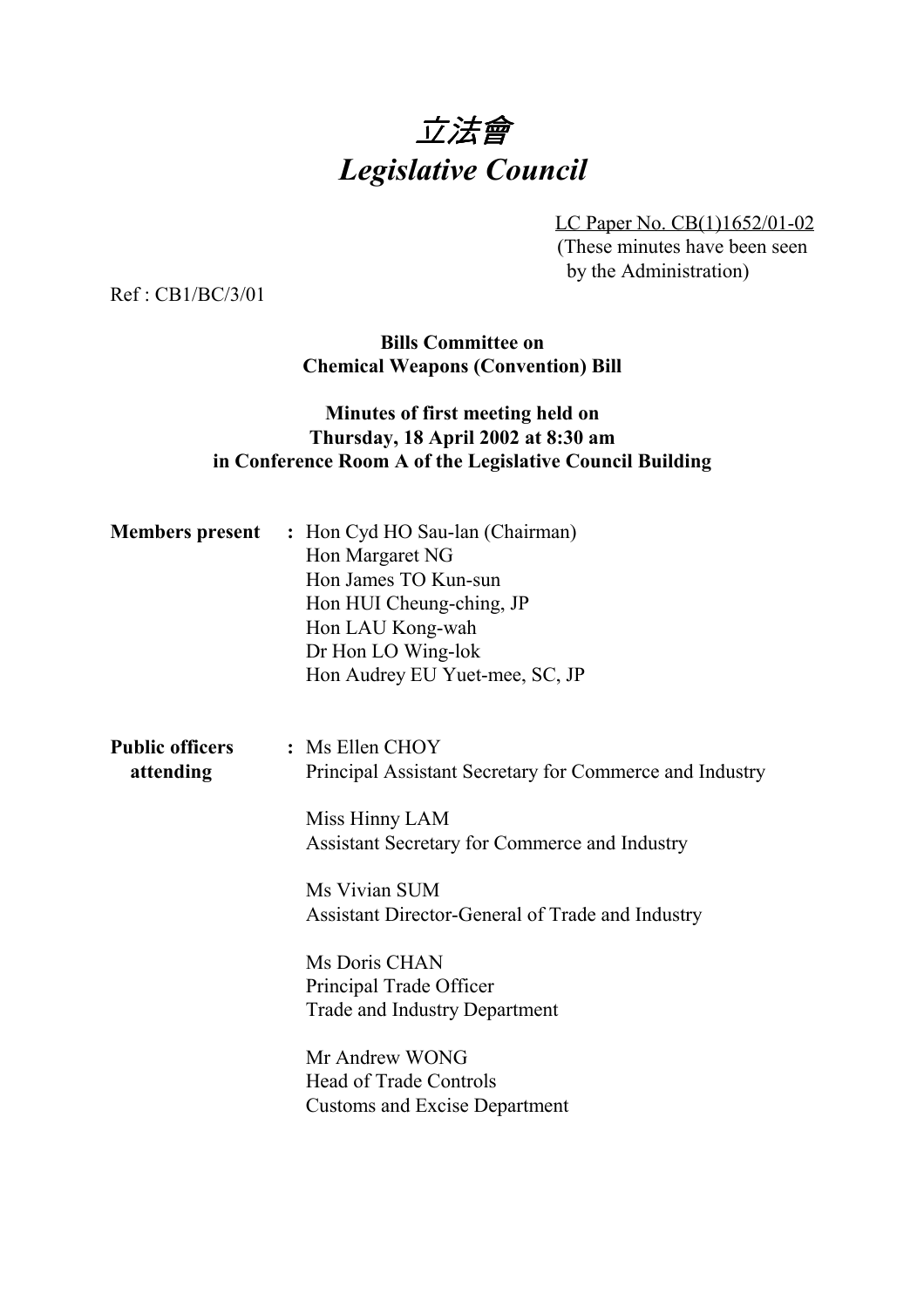|                                            | Mr S Y CHEUNG<br>Principal Trade Controls Officer<br><b>Customs and Excise Department</b> |
|--------------------------------------------|-------------------------------------------------------------------------------------------|
|                                            | Mr C Y AU YEUNG<br><b>Senior Chemist</b><br>Government Laboratory                         |
|                                            | Mr Geoffrey FOX<br>Senior Assistant Law Draftsman<br>Department of Justice                |
|                                            | Ms Marie SIU<br>Senior Government Counsel<br>Department of Justice                        |
| Clerk in attendance: Miss Salumi CHAN      | Chief Assistant Secretary (1)5                                                            |
| <b>Staff in attendance : Miss Anita HO</b> | Assistant Legal Adviser 2                                                                 |
|                                            | Mr Anthony WONG<br>Senior Assistant Secretary (1)8                                        |

#### Action

# **I. Election of Chairman**

Ms Cyd HO was elected Chairman of the Bills Committee.

| П. | <b>Meeting with the Administration</b> |                                 |
|----|----------------------------------------|---------------------------------|
|    | (LC Paper No. $CB(3)10/01-02$          | — The Bill                      |
|    | Ref: CIB CR14/46/6/1                   | — The Legislative Council Brief |
|    |                                        | issued by the Commerce and      |
|    |                                        | <b>Industry Bureau</b>          |
|    | LC Paper No. LS $1/01-02$              | — The Legal Service Division    |
|    |                                        | Report                          |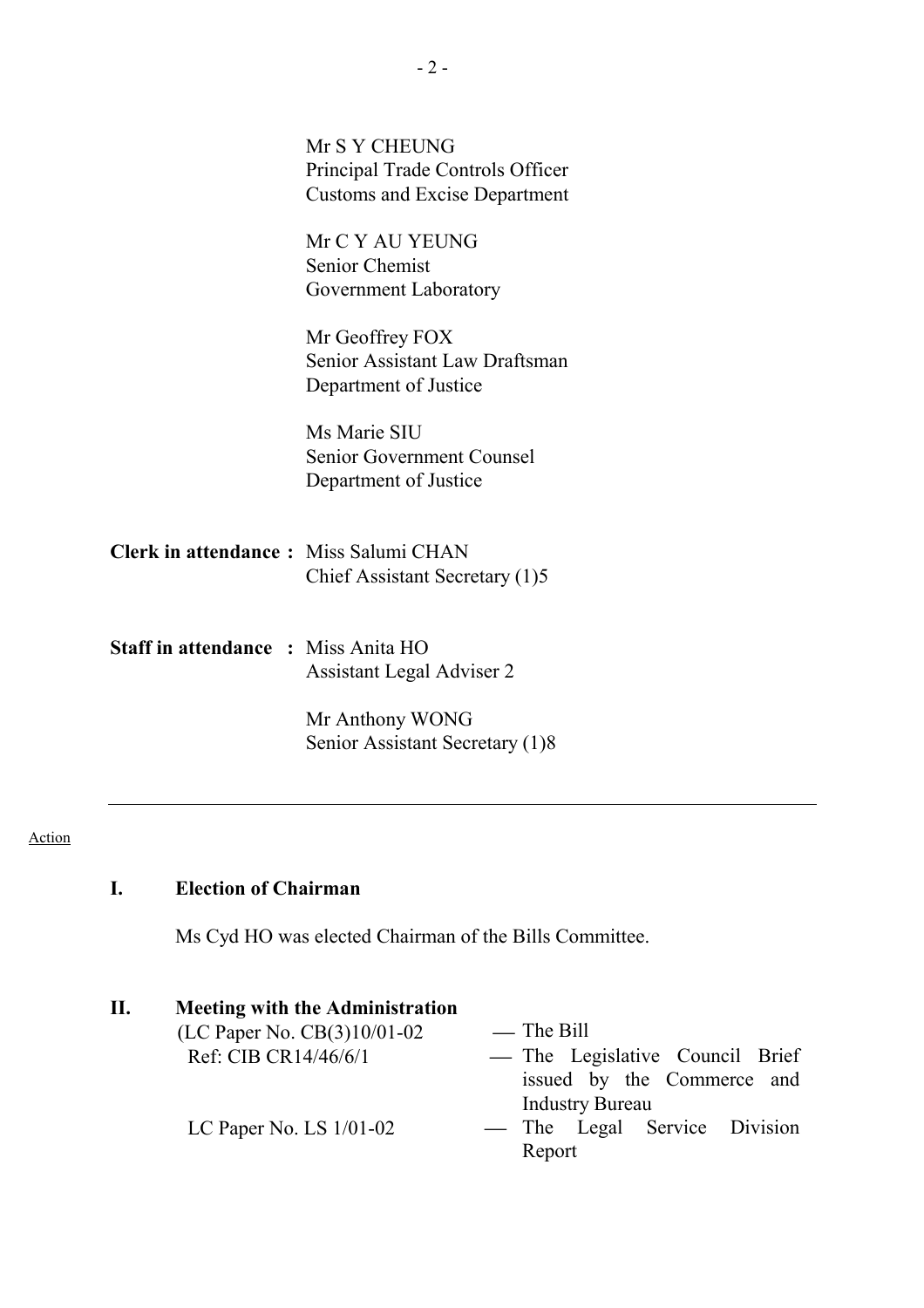| LC Paper No. CB(1)1510/01-02         | Marked-up copy of the proposed<br>consequential amendments to the<br>Organized and Serious Crimes<br>Ordinance (Cap. 455) and the<br>Weapons of Mass Destruction<br>(Control of Provision of Services) |
|--------------------------------------|--------------------------------------------------------------------------------------------------------------------------------------------------------------------------------------------------------|
|                                      | Ordinance (Cap. 526)                                                                                                                                                                                   |
| LC Paper No. $CB(1)1511/01-02(01)$ — | Background brief prepared by the                                                                                                                                                                       |
|                                      | Legislative Council Secretariat                                                                                                                                                                        |
| LC Paper No. $CB(1)1511/01-02(02)$ — | Letter dated 1 November 2001                                                                                                                                                                           |
|                                      | from the Assistant Legal Adviser                                                                                                                                                                       |
|                                      | to the Administration                                                                                                                                                                                  |
| LC Paper No. $CB(1)1511/01-02(03)$ — | Reply dated 24 November 2001                                                                                                                                                                           |
|                                      | from the Administration to the                                                                                                                                                                         |
|                                      | <b>Assistant Legal Adviser</b> )                                                                                                                                                                       |
|                                      |                                                                                                                                                                                                        |

2. The Bills Committee deliberated (Index of proceedings attached at **Appendix**).

#### Follow-up actions required

3. To enable members to have a better understanding of the proposed provisions in the Bill and their implications on the general public and the industry, the Administration was requested to provide the following information:

(a) Chemicals covered by the Bill

To provide, in layman's terms, a description of each of the chemicals listed in the three Schedules of Chemicals annexed to the Convention. The description should cover the following aspects:

- (i) nature of the chemical;
- (ii) scope of application of the chemical; and
- (iii) some examples to illustrate the common usage of the chemical.

### (b) Implications of the Bill

To set out, in layman's terms, the implications of the proposed provisions in the Bill on the general public and the industry.

- (c) Comparison with similar legislation in Australia and the United Kingdom To provide:
	- (i) a comparison of the proposed provisions in the Bill with the provisions in the Chemical Weapons (Prohibition) Act 1994 of the Commonwealth of Australia, and the Chemical Weapons Act 1996 (c.6) of the United Kingdom; and
	- (ii) the full text of the two pieces of relevant legislation mentioned in item (i) above.

Admin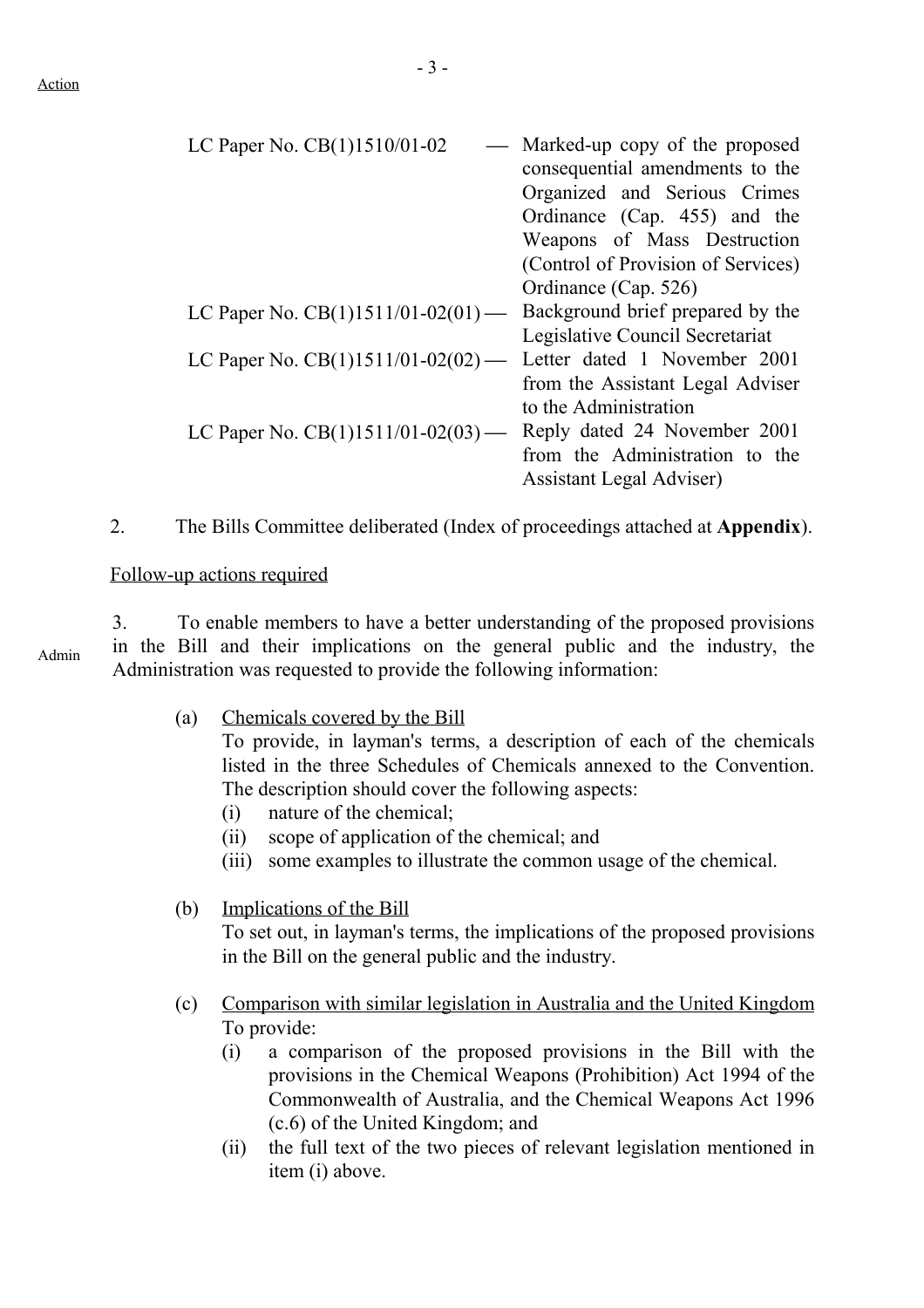4. At the Chairman's request, the Administration agreed to provide the requested information within three weeks as far as practicable.

# Date of next meeting

5. Members agreed that the date of the next meeting be decided after the Administration had provided the information requested by the Bills Committee.

#### **III. Any other business**

6. There being no other business, the meeting ended at 10:30 am.

Legislative Council Secretariat 6 May 2002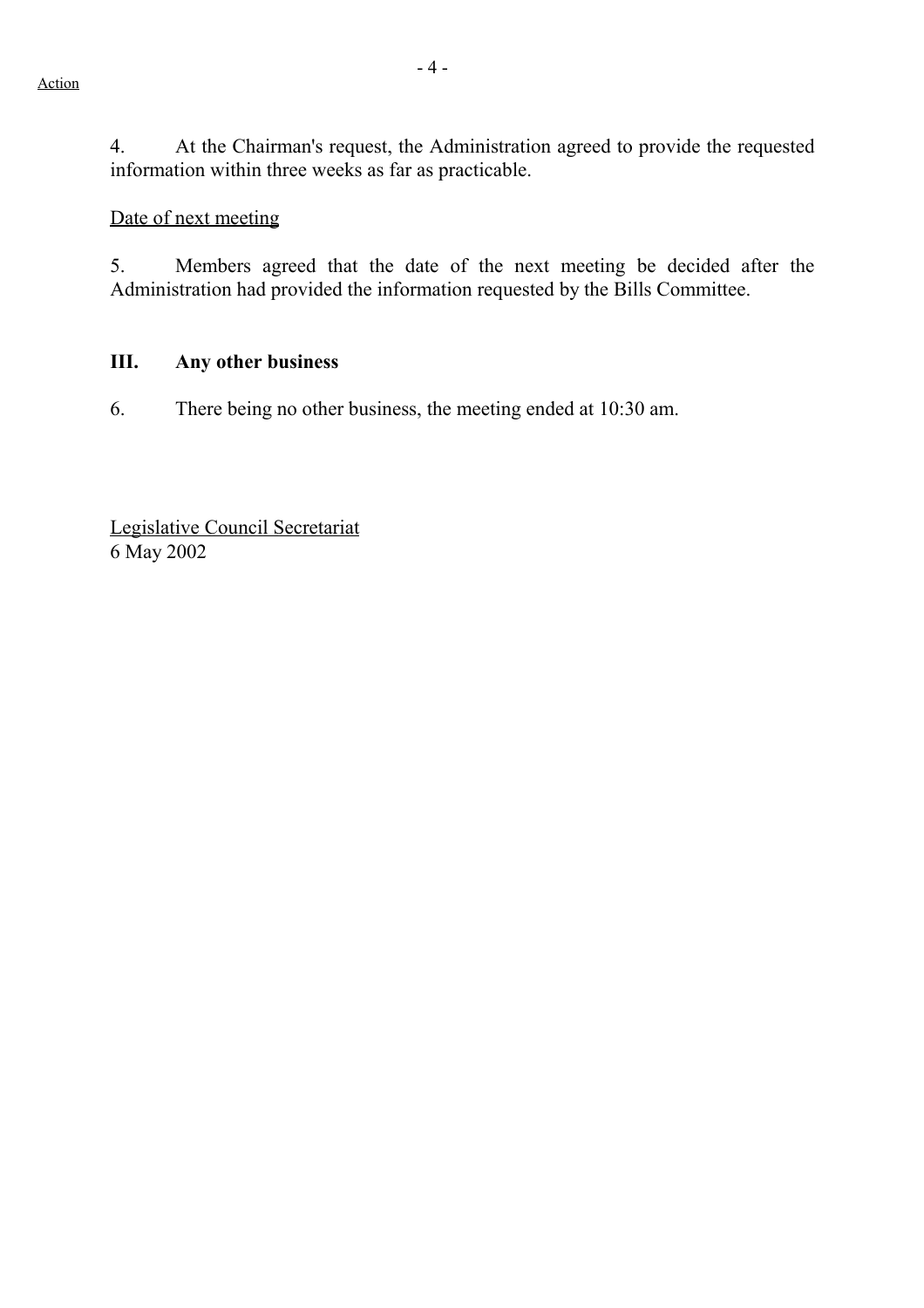# **Appendix**

# **Proceedings of the first meeting of the Bills Committee on Chemical Weapons (Convention) Bill on Thursday, 18 April 2002 at 8:30 am in Conference Room A of the Legislative Council Building**

| Time                                    | <b>Speaker</b>                                   | Subject(s)                       | <b>Action</b> |
|-----------------------------------------|--------------------------------------------------|----------------------------------|---------------|
|                                         |                                                  |                                  | required      |
|                                         |                                                  |                                  |               |
| Agenda Item I-<br>-Election of Chairman |                                                  |                                  |               |
| 0001-0139                               | Ms Cyd HO                                        | <b>Election of Chairman</b>      |               |
| 0140-0142                               | Mr LAU Kong-wah                                  | -ditto-                          |               |
| 0143-0145                               | Ms Audrey YU                                     | -ditto-                          |               |
| 0146-0321                               | Miss Margaret NG                                 | Issues proposed for discussion   |               |
| 0322-0425                               | Ms Audrey EU                                     | -ditto-                          |               |
|                                         | Agenda Item II - Meeting with the Administration |                                  |               |
| 0426-0837                               | Chairman                                         | Welcoming<br>introductory<br>and |               |
|                                         |                                                  | remarks                          |               |
| 0838-1557                               | Administration                                   | Briefing by the Administration   |               |
| 1558-1650                               | Miss Margaret NG                                 | <b>Schedules of Chemicals</b>    |               |
| 1651-1720                               | Chairman                                         | -ditto-                          |               |
| 1721-2419                               | Administration                                   | -ditto-                          |               |
| 2420-2434                               | Miss Margaret NG                                 | -ditto-                          |               |
| 2435-2619                               | Administration                                   | -ditto-                          |               |
| 2620-2639                               | Miss Margaret NG                                 | -ditto-                          |               |
| 2640-2715                               | Administration                                   | -ditto-                          |               |
| 2716-2750                               | Miss Margaret NG                                 | -ditto-                          |               |
| 2751-2901                               | Administration                                   | -ditto-                          |               |
| 2902-2944                               | Chairman                                         | -ditto-                          |               |
| 2945-3035                               | Miss Margaret NG                                 | -ditto-                          |               |
| 3036-3100                               | Chairman                                         | -ditto-                          |               |
| 3101-3644                               | Administration                                   | -ditto-                          |               |
| 3645-3656                               | Chairman                                         | -ditto-                          |               |
| 3657-3804                               | Mr HUI Cheung-ching                              | Two surveys conducted by the     |               |
|                                         |                                                  | Administration                   |               |
| 3805-4235                               | Administration                                   | -ditto-                          |               |
| 4236-4251                               | Mr HUI Cheung-ching                              | -ditto-                          |               |
| 4252-4406                               | Administration                                   | -ditto-                          |               |
| 4407-4619                               | Mr HUI Cheung-ching                              | -ditto-                          |               |
| 4620-4759                               | Administration                                   | -ditto-                          |               |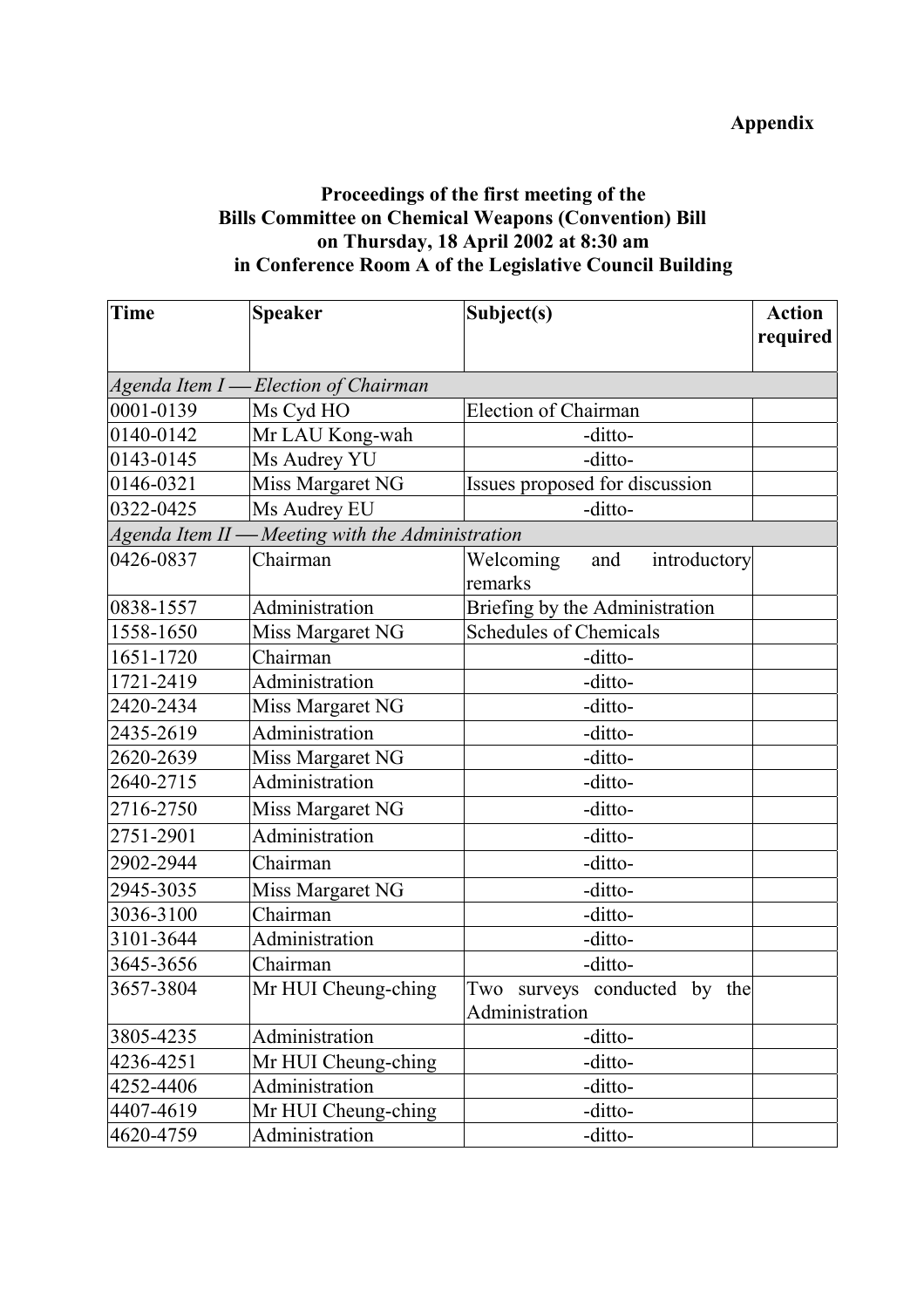| <b>Time</b>   | <b>Speaker</b>      | Subject(s)                               | <b>Action</b> |
|---------------|---------------------|------------------------------------------|---------------|
|               |                     |                                          | required      |
|               |                     |                                          |               |
| 4800-4819     | Mr HUI Cheung-ching | How to facilitate the industry to        |               |
|               |                     | differentiate whether a chemical is      |               |
|               |                     | "scheduled<br>chemical"<br>or<br>a       |               |
|               |                     | "unscheduled discrete"<br>organic        |               |
|               |                     | chemical" covered by the Bill            |               |
| 4820-4900     | Administration      | -ditto-                                  |               |
| 4901-4934     | Mr HUI Cheung-ching | -ditto-                                  |               |
| 4935-5007     | Mr LAU Kong-wah     | and usage of the<br>Possession           |               |
|               |                     | chemicals listed in the Schedules        |               |
|               |                     | of Chemicals annexed to the              |               |
|               |                     | Convention                               |               |
| 5008-5124     | Administration      | -ditto-                                  |               |
| 5125-5240     | Mr LAU Kong-wah     | -ditto-                                  |               |
| 5241-5810     | Administration      | -ditto-                                  |               |
| 5811-5940     | Mr LAU Kong-wah     | -ditto-                                  |               |
| 5941-010145   | Administration      | -ditto-                                  |               |
| 010146-010349 | Chairman            | -ditto-                                  |               |
| 010350-010449 | Mr LAU Kong-wah     | -ditto-                                  |               |
| 010450-010549 | Administration      | -ditto-                                  |               |
| 010550-010627 | Mr LAU Kong-wah     | -ditto-                                  |               |
| 010628-010734 | Chairman            | -ditto-                                  |               |
| 010735-010854 | Administration      | -ditto-                                  |               |
| 010855-010900 | Chairman            | -ditto-                                  |               |
| 010901-010941 | Mr LAU Kong-wah     | -ditto-                                  |               |
| 010942-011100 | Administration      | -ditto-                                  |               |
| 011101-011120 | Mr LAU Kong-wah     | -ditto-                                  |               |
| 011121-011301 | Administration      | -ditto-                                  |               |
| 011302-011326 | Mr LAU Kong-wah     | -ditto-                                  |               |
| 011327-011354 | Administration      | -ditto-                                  |               |
| 011355-011724 | Miss Margaret NG    | Criminal<br>liability<br>proposed<br>(a) |               |
|               |                     | under the Bill                           |               |
|               |                     | Implications of the proposed<br>(b)      |               |
|               |                     | provisions in the Bill on the            |               |
|               |                     | general public and the industry          |               |
|               |                     | Promotion<br>of<br>public<br>(c)         |               |
|               |                     | awareness                                |               |
| 011725-011836 | Administration      | -ditto-                                  |               |
| 011837-011905 | Miss Margaret NG    | -ditto-                                  |               |
| 011906-012230 | Administration      | -ditto-                                  |               |
| 012231-012552 | Miss Margaret NG    | -ditto-                                  |               |
| 012553-012858 | Administration      | -ditto-                                  |               |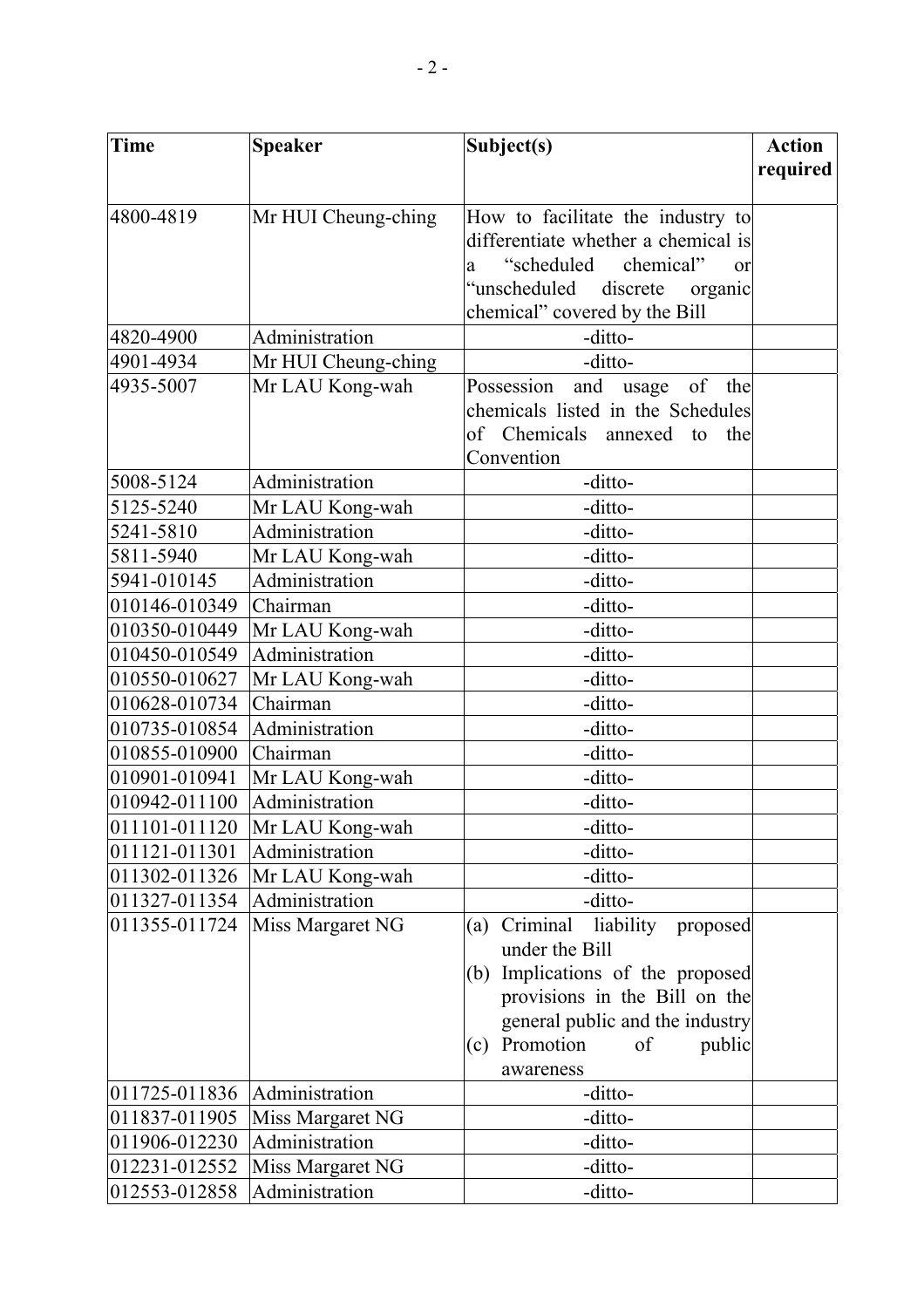|                                  | 012859-012946 Miss Margaret NG   | -ditto-                             |               |
|----------------------------------|----------------------------------|-------------------------------------|---------------|
| <b>Time</b>                      | <b>Speaker</b>                   | Subject(s)                          | <b>Action</b> |
|                                  |                                  |                                     | required      |
|                                  |                                  |                                     |               |
| $012947 - 013019$ Administration |                                  | Criminal liability proposed<br>(a)  |               |
|                                  |                                  | under the Bill                      |               |
|                                  |                                  | Implications of the proposed<br>(b) |               |
|                                  |                                  | provisions in the Bill on the       |               |
|                                  |                                  | general public and the industry     |               |
|                                  |                                  | Promotion<br>of<br>public<br>(c)    |               |
|                                  |                                  | awareness                           |               |
| 013020-013054                    | Miss Margaret NG                 | -ditto-                             |               |
| 013055-013150                    | Chairman                         | -ditto-                             |               |
| 013151-013351                    | Administration                   | -ditto-                             |               |
| 013352-013505                    | Miss Margaret NG                 | -ditto-                             |               |
| 013506-013614                    | Administration                   | -ditto-                             |               |
| 013615-013639                    | Chairman                         | -ditto-                             |               |
| 013640-013847                    | Administration                   | -ditto-                             |               |
| 013848-014030                    | Mr LAU Kong-wah                  | Implications of the proposed<br>(a) |               |
|                                  |                                  | provisions in the Bill on the       |               |
|                                  |                                  | general public and the industry     |               |
|                                  |                                  | (b) Criteria for judging whether    |               |
|                                  |                                  | chemicals<br>listed<br>the<br>in    |               |
|                                  |                                  | Schedule 1 were used for            |               |
|                                  |                                  | research purpose                    |               |
| 014031-014333                    | Administration                   | -ditto-                             |               |
|                                  |                                  |                                     |               |
| 014334-014339                    | Dr LO Wing-lok                   | Clause 8 - when permit is required  |               |
| 014340-014453                    | Administration                   | - ditto-                            |               |
|                                  | $ 014454-014515 $ Dr LO Wing-lok | -ditto-                             |               |
| 014516-014530                    | Administration                   | -ditto-                             |               |
| 014531-014547                    | Dr LO Wing-lok                   | -ditto-                             |               |
| 014548-014854                    | Chairman                         | Follow-up actions required          | Admin         |
| 014855-014959                    | Administration                   | -ditto-                             |               |
| 015000-015213                    | ALA <sub>2</sub>                 | Comparison<br>with<br>similar       |               |
|                                  |                                  | legislation in Australia and United |               |
|                                  |                                  | Kingdom                             |               |
| 015214-015253                    | Chairman                         | Follow-up actions required          | Admin         |
| 015254-015325                    | Dr LO Wing-lok                   | Chemicals listed in Schedule 2      |               |
| 015326-015419                    | Administration                   | (a) Chemicals listed in Schedule 2  |               |
|                                  |                                  | (b) How to facilitate the industry  |               |
|                                  |                                  | differentiate<br>whether<br>to<br>a |               |
|                                  |                                  | chemical is a "scheduled"           |               |
|                                  |                                  | or "unscheduled<br>chemical"        |               |
|                                  |                                  | chemical"<br>discrete<br>organic    |               |